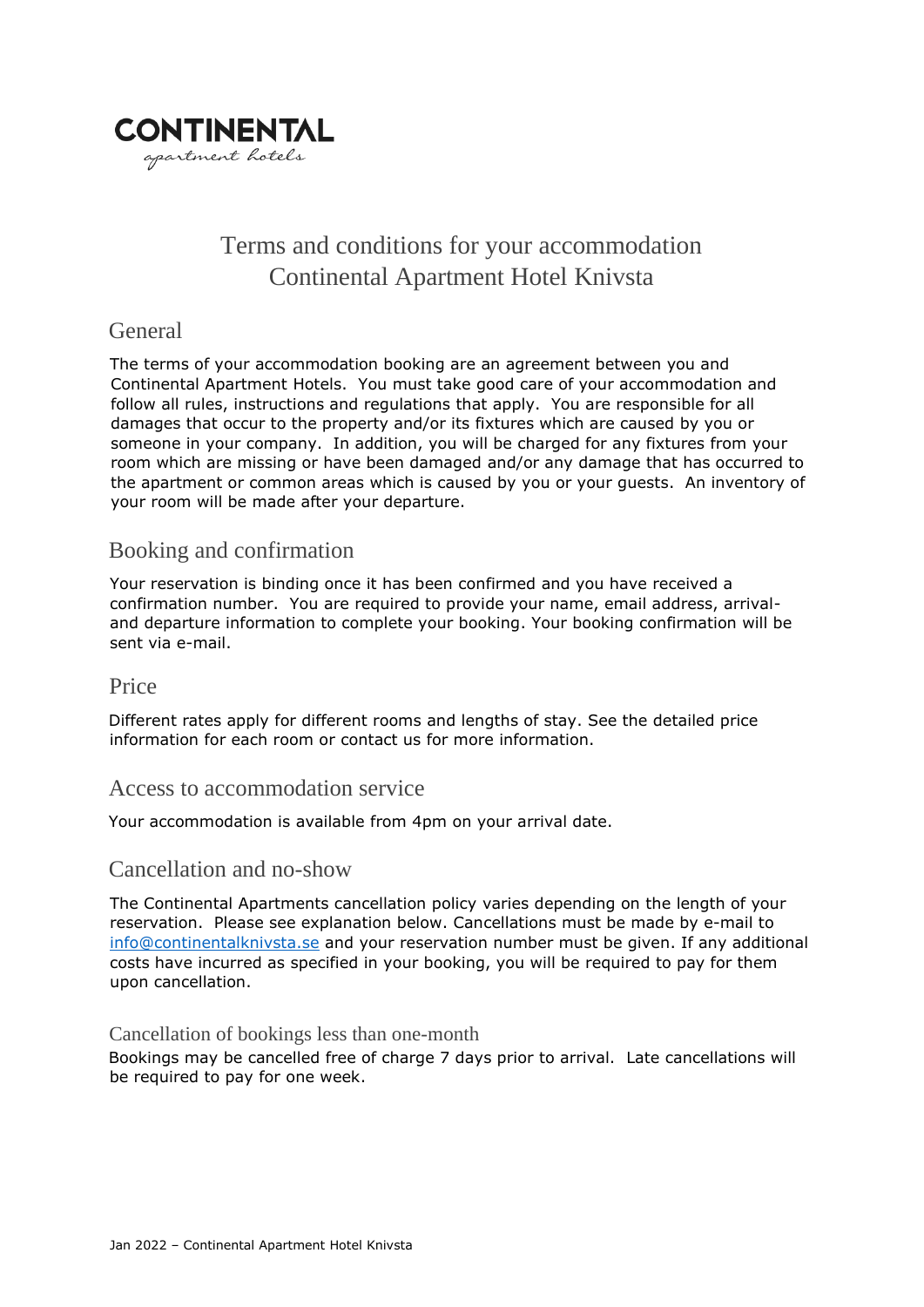

#### Cancellation of monthly booking

Monthly bookings may be cancelled free of charge 10 days prior to arrival. Late cancellations will be required to pay for 50% of the monthly accommodation price.

## Continental´s obligations and your preferences

If Continental Apartment Hotel cannot give you the apartment which you have confirmed, you have the right, without additional cost to receive an equivalent or better apartment if one is available. Please specify any special requirements that you may have when you place your booking, so that we can make the proper arrangements.

#### Smoking and pets

The Continental Apartment Hotel property is entirely smoke-free. It is not permitted to smoke anywhere indoors, beside an open window, on the balcony or under the kitchen fan. It is not permitted to open the emergency doors and smoke on the stairs or in front of the hotel entrance. If these smoking rules are violated, Continental Apartment Hotels has the right to charge you for costs incurred for decontamination, with a minimum charge of SEK 5,000.

Pets are not allowed anywhere within the property at any time.

#### Fire Alarm

A fire alarm is installed in each hotel apartment not far from the kitchen. It is important to be careful when cooking so that the fire alarm is not activated. The kitchen fan must always be on when cooking - and you should not fry or cook food so hard that it causes too much smoke or steam which can set off the alarm. When the fire alarm goes off, the fire brigade is called automatically. There is no way to turn off the alarm, and only the fire brigade can reset the alarm. Call 010-1789710 and inform us that the fire alarm has been activated.

If the fire alarm goes off due to negligence (eg with cooking, smoking, etc.) in the room, the guest will be charged for the emergency cost (minimum SEK 13000). Extra costs must also be charged to the guest if a fire technician and / or the emergency service is called (minimum SEK 5000).

It is not allowed to dismantle the fire alarms in the apartments. If this is done, the guest will be charged the cost for a fire technician to mount the alarm again and reset the alarm due to technical faults, and for a property emergency if they are called (minimum SEK 5000).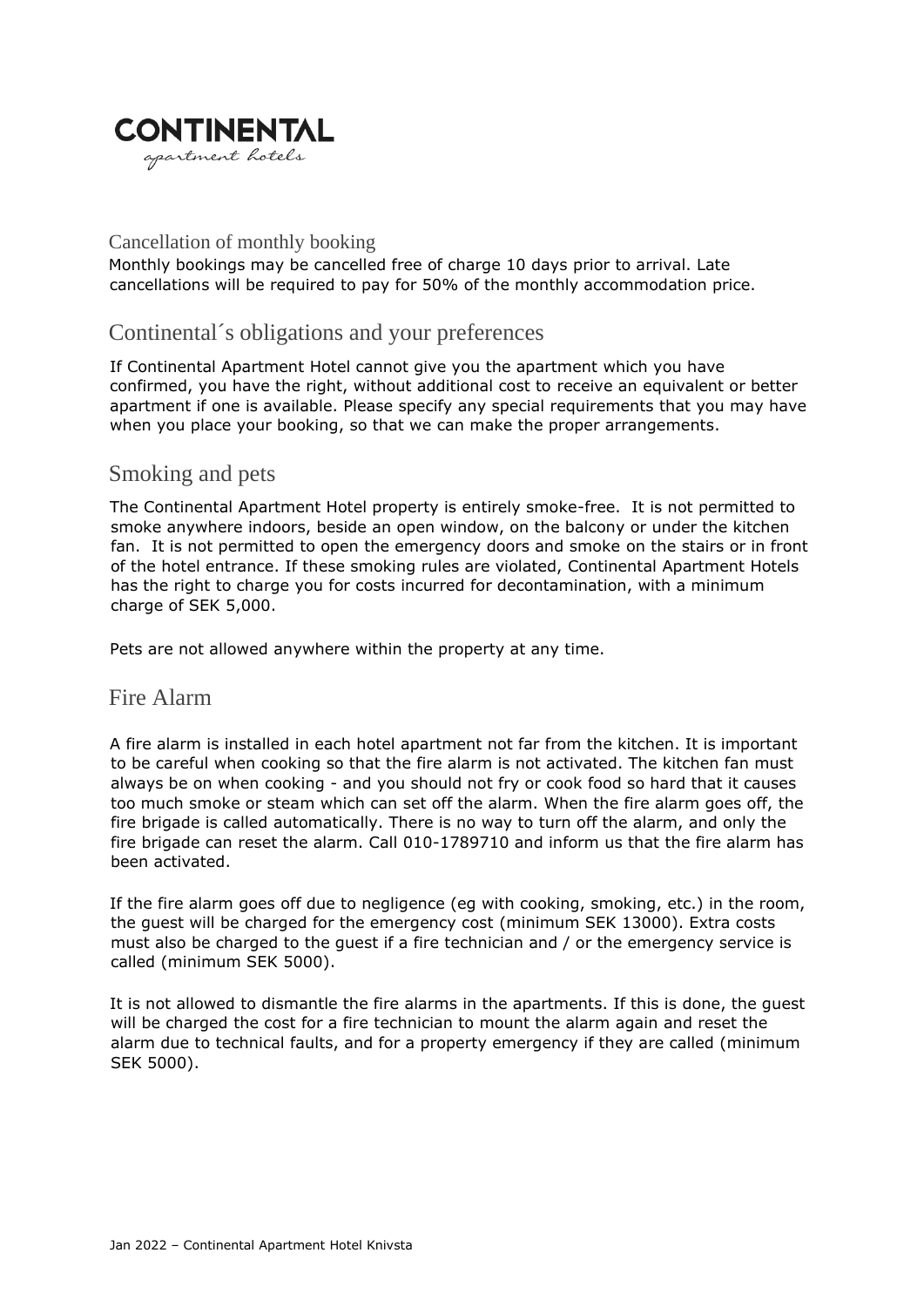

## Cleaning

Cleaning of common areas is done on Mondays and Fridays. Weekly room cleaning is done on Fridays from 9am. Room cleaning service includes normal room cleaning and changing of all bedlinens and towels. The cleaning staff will not move your personal belongings and will not wash your dishes. Weekly cleaning is done for guests that have lived in the apartment a least 3 nights, och have a booking which is more than 7 nights. Weekly cleaning is not done on Friday if you check out the following Saturday or Sunday. Guests cannot choose a time for weekly cleaning. The cleaning staff begin work at 9am and clean all rooms until they are done. Then, they travel to other jobs that they have that day and cannot return to the hotel. If you do not want to have your weekly cleaning, please contact us at [info@continentalknivsta.se](mailto:info@continentalknivsta.se) in good time.

If additional room cleaning is required after the guest's check-out date, Continental Apartment Hotels has the right to charge for extra cleaning. The cleaning service does not include washing dirty dishes left in the apartment. If dirty dishes are left upon your departure, an additional cost of SEK 500 will be charged.

### Payment

All reservations are charged directly after you have received a booking confirmation unless other arrangements have been made with customer service. Bookings made through customer service may be paid by invoice or with credit card (Visa / Mastercard) If room payment has not been made, Continental Apartment Hotel has the right to prohibit access to your room.

#### Keys

The Continental Apartment Hotel building in Knivsta is unmanned. Therefore, you do not need to check-in at a reception. Instead, use your digital code card to access the hotel.

Your digital code card contains codes for the entrance door and your apartment. The code for the entrance door is automatically changed daily in your code card. Simply press on the link every day to see the new code. *Always press # before entering the code.*

The code for your apartment will remain the same throughout your stay if it is less than 3-weeks\*. Your room code must first be "activated" with a 10 digit "Start Code" (which is light gray in the code card). After your room code is activated, you only need to enter the five-digit code. *Always press # before entering the code. \*If your stay is more than 3 weeks, a new code will be automatically sent to your email after every 3rd week of your stay.*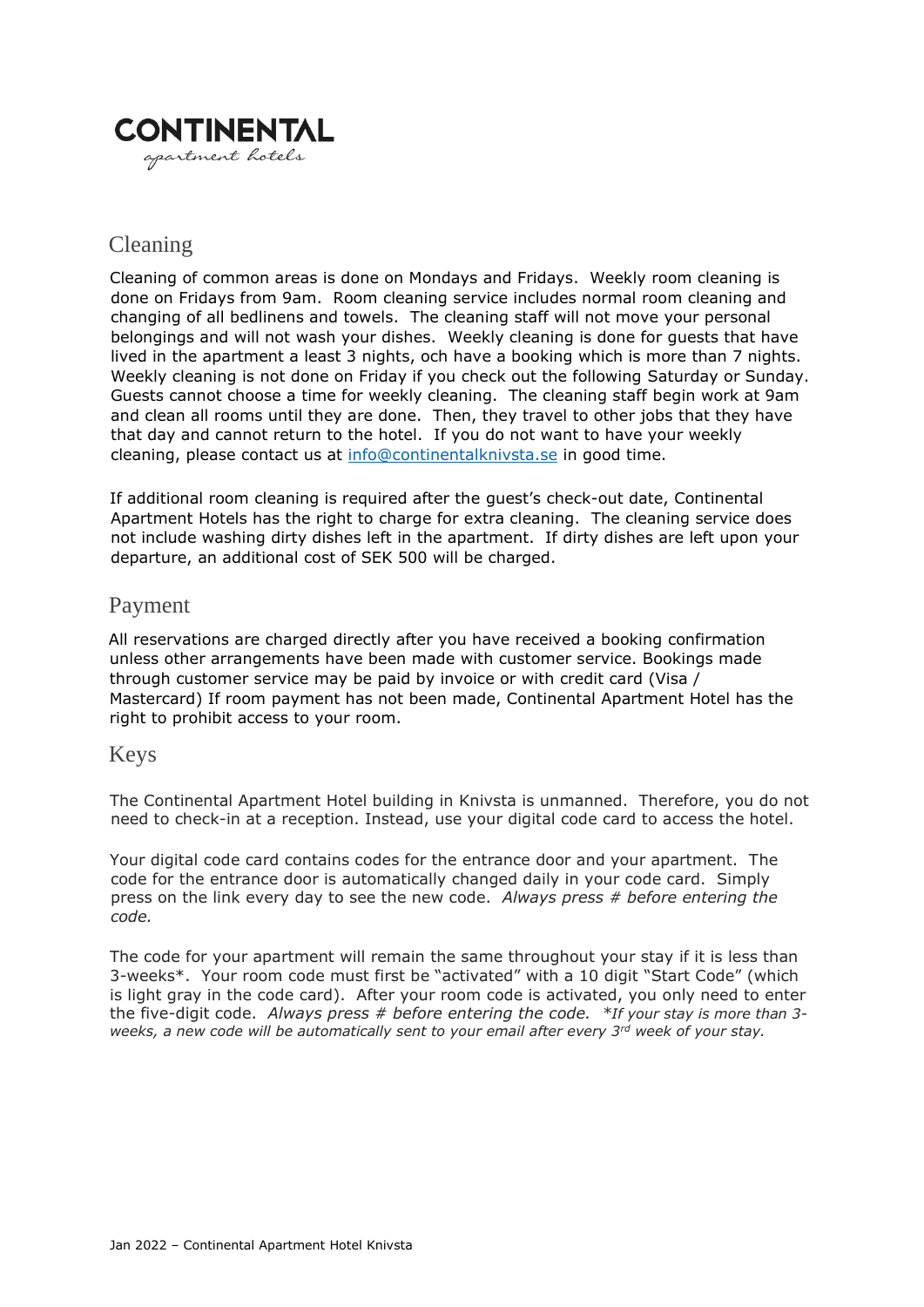

## Checking in

Since Continental Apartment Hotel Knivsta is unmanned, you do not need to check-in at a reception. Instead, use your digital code cared to access the hotel. Check-in time is 4pm at the earliest.

## Checking out

Prior to your departure, please empty your room from your belongings, empty the refrigerator and freezer, wash all dirty dishes in the dishwasher, turn off the lights and all electronic equipment. You must leave your apartment no later than 12:00 noon on your departure date. Your room code is deactivated at 12:00 noon on your departure date.

### Storage of valuables and luggage

Continental Apartment Hotels has the right, by law, to retain luggage as security for a claim against a guest and in some cases, also to sell it. Continental Apartment Hotels has no responsibility for property stored in your room. A separate storage or luggage room is not available.

#### Your own safety

For security reasons, we only allow employees, partners, and residents to stay in the rooms or other reserved premises. Always check where emergency exits, and fire extinguishers are located. Look for fire escape details posted on the inside of your room door. In the case of fire, call 112 and state the address: Sågverkstorget 5, Knivsta – Continental Apartment Hotel.

## Service & Repair Requirements

If you have any problems or service needs that arise between 8am and 4pm on weekdays, please contact us at [info@continentalknivsta.se](mailto:info@continentalknivsta.se) or call +46 (0)10 17 89 710.

For help with acute service problems outside of normal office hours, (for example – water leaks or electricity outage) call our answering service at +46 (0)10 17 89 710.

## Continental´s complaints policy

Continental Apartment Hotels has no strict responsibility for the property that you store in your room. However, should it prove that Continental or Continental's partners have acted negligently or in any other way have been guilty of your property being damaged or lost, Continental Apartment Hotel will be responsible for the lost/damaged property.